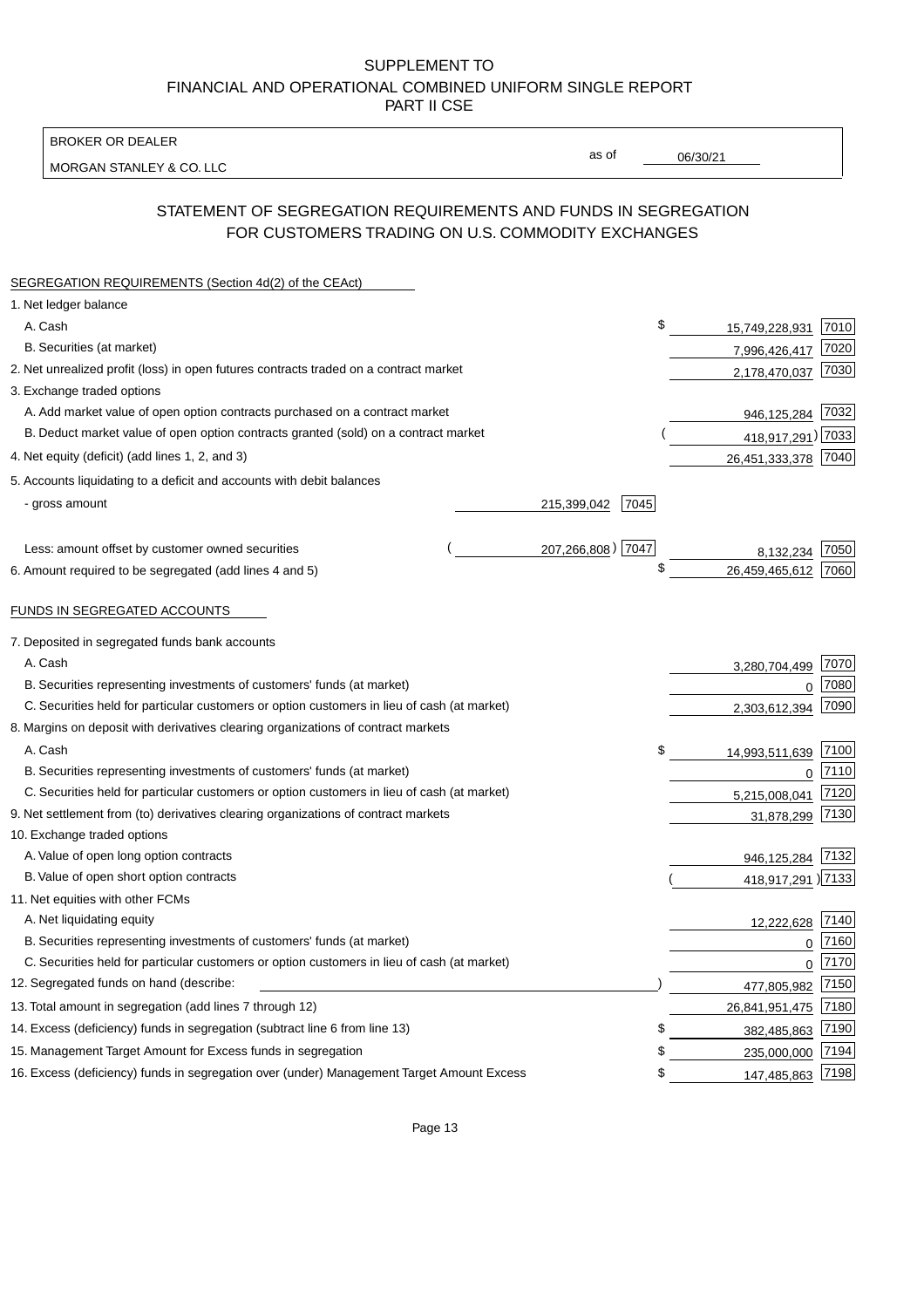| <b>BROKER OR DEALER</b>                                                              | as of                                                                                                    |           |
|--------------------------------------------------------------------------------------|----------------------------------------------------------------------------------------------------------|-----------|
| MORGAN STANLEY & CO. LLC                                                             | 06/30/21                                                                                                 |           |
|                                                                                      | STATEMENT OF SEGREGATION REQUIREMENTS AND FUNDS IN SEGREGATION<br>FOR CUSTOMERS' DEALER OPTIONS ACCOUNTS |           |
| 1. Amount required to be segregated in accordance<br>with Commission regulation 32.6 | \$                                                                                                       | 7200      |
| 2. Funds in segregated accounts                                                      |                                                                                                          |           |
| A. Cash                                                                              | \$<br>7210<br>0                                                                                          |           |
| B. Securities (at market)<br>C. Total                                                | 7220<br>$\Omega$                                                                                         | 7230<br>U |
| 3. Excess (deficiency) funds in segregation                                          |                                                                                                          |           |
| (subtract line 2.C from line 1)                                                      |                                                                                                          | 0 7240    |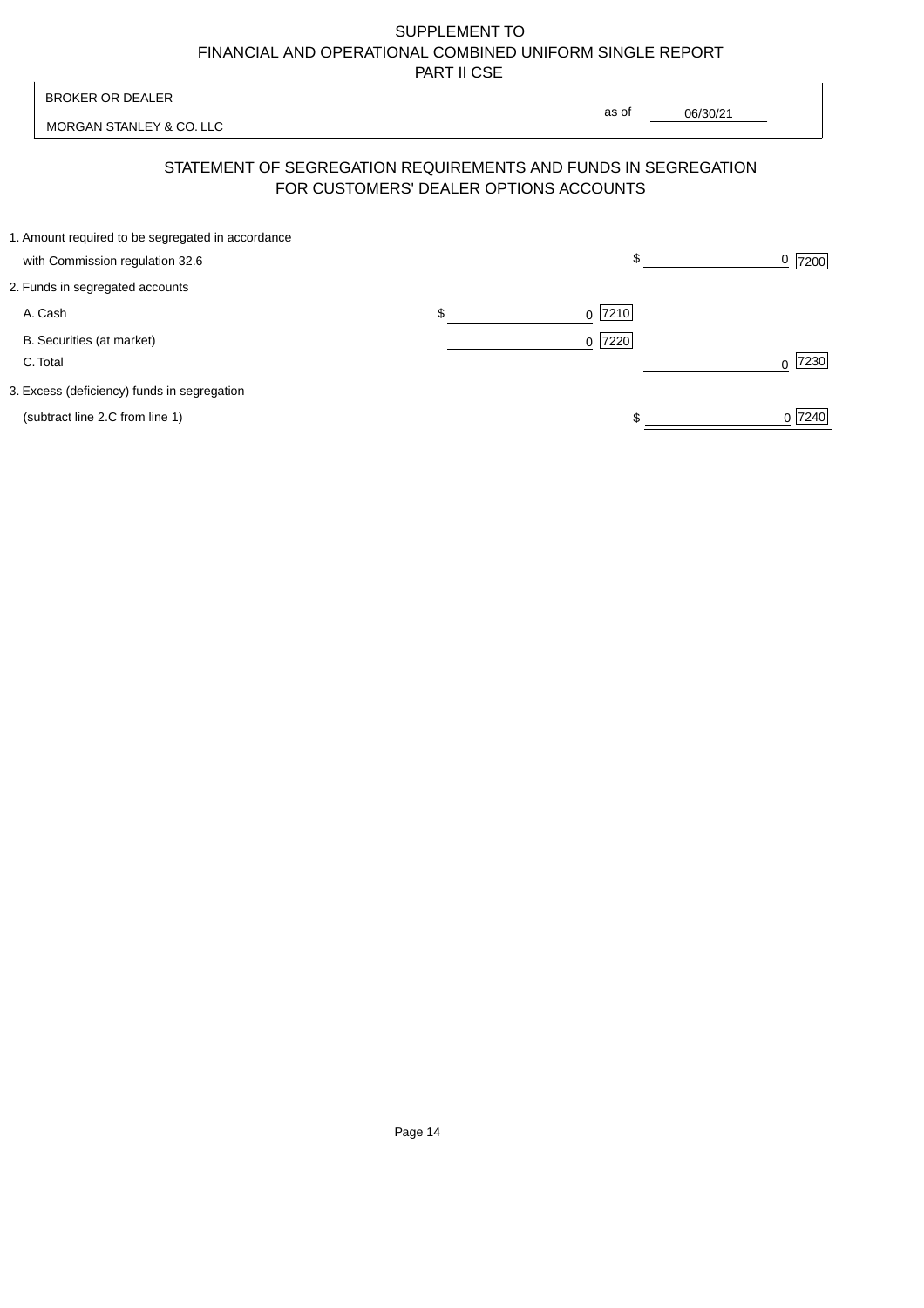PART II CSE

| <b>BROKER OR DEALER</b>  |       |          |
|--------------------------|-------|----------|
|                          | as of | 06/30/21 |
| MORGAN STANLEY & CO. LLC |       |          |

## STATEMENT OF SECURED AMOUNTS AND FUNDS HELD IN SEPARATE ACCOUNTS PURSUANT TO COMMISSION REGULATION 30.7

### FOREIGN FUTURES AND FOREIGN OPTIONS SECURED AMOUNTS

| Amount required to be set aside pursuant to law, rule or regulation of a foreign government<br>or a rule of a self-regulatory organization authorized thereunder | \$<br>0             | 7305 |
|------------------------------------------------------------------------------------------------------------------------------------------------------------------|---------------------|------|
| 1. Net ledger balance - Foreign Futures and Foreign Option Trading - All Customers                                                                               |                     |      |
| A. Cash                                                                                                                                                          | \$<br>4,757,534,369 | 7315 |
| B. Securities (at market)                                                                                                                                        | 2,232,577,464       | 7317 |
| 2. Net unrealized profit (loss) in open futures contracts traded on a foreign board of trade                                                                     | 697,339,835         | 7325 |
| 3. Exchange traded options                                                                                                                                       |                     |      |
| A. Market value of open option contracts purchased on a foreign board of trade                                                                                   | 23,548,071          | 7335 |
| B. Market value of open contracts granted (sold) on a foreign board of trade                                                                                     | (17, 870, 653)      | 7337 |
| 4. Net equity (deficit) (add lines 1. 2. and 3.)                                                                                                                 | \$<br>7,693,129,086 | 7345 |
| 5. Accounts liquidating to a deficit and accounts with                                                                                                           |                     |      |
| 7351<br>debit balances - gross amount<br>46,969,911                                                                                                              |                     |      |
| 45,645,802) 7352<br>Less: amount offset by customer owned securities                                                                                             | 1,324,109           | 7354 |
| 6. Amount required to be set aside as the secured amount - Net Liquidating Equity Method (add lines 4 and 5)                                                     | \$<br>7,694,453,195 | 7355 |
| 7. Greater of amount required to be set aside pursuant to foreign jurisdiction (above) or line 6.                                                                | \$<br>7,694,453,195 | 7360 |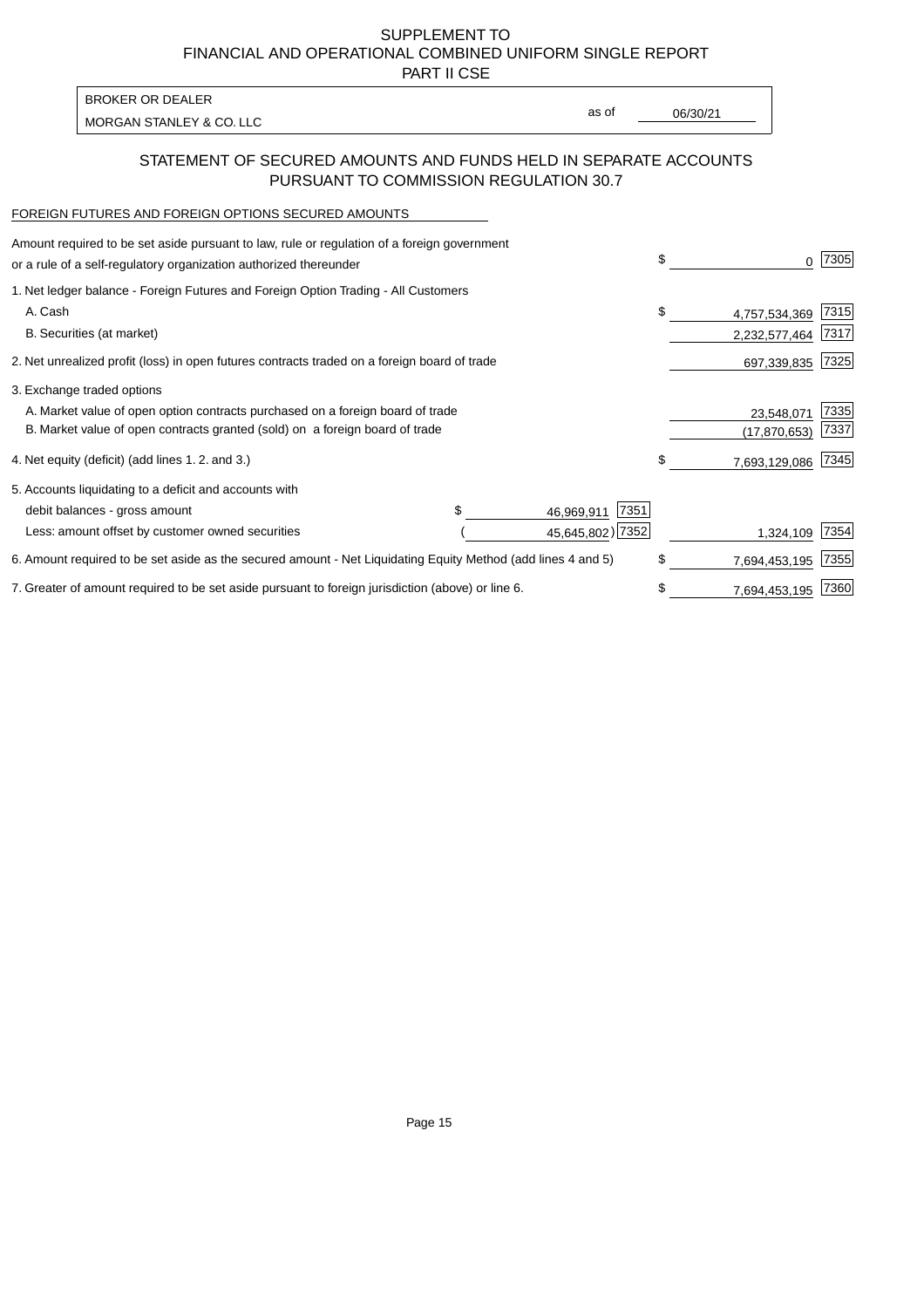BROKER OR DEALER

MORGAN STANLEY & CO. LLC

06/30/21 as of

# STATEMENT OF SECURED AMOUNTS AND FUNDS HELD IN SEPARATE ACCOUNTS PURSUANT TO COMMISSION REGULATION 30.7

## FUNDS DEPOSITED IN SEPARATE REGULATION 30.7 ACCOUNTS

| 1. Cash in banks                                                                       |      |                                    |             |                    |
|----------------------------------------------------------------------------------------|------|------------------------------------|-------------|--------------------|
| A. Banks located in the United States                                                  |      | \$<br>465,533,078 7500             |             |                    |
| B. Other banks qualified under Regulation 30.7                                         |      |                                    |             |                    |
| Name(s):                                                                               | 7510 | 456,866,269 7520 \$                |             | 922,399,347 7530   |
| 2. Securities                                                                          |      |                                    |             |                    |
| A. In safekeeping with banks located in the United States                              |      | \$<br>644,265,527 7540             |             |                    |
| B. In safekeeping with other banks qualified under Regulation 30.7                     |      |                                    |             |                    |
| Name(s):                                                                               | 7550 | 42,693,161 7560                    |             | 686,958,688 7570   |
| 3. Equities with registered futures commission merchants                               |      |                                    |             |                    |
| A. Cash                                                                                |      | \$<br>15,428,472                   | 7580        |                    |
| <b>B.</b> Securities                                                                   |      |                                    | $0$ 7590    |                    |
| C. Unrealized gain (loss) on open futures contracts                                    |      | (1,085,331)                        | 7600        |                    |
| D. Value of long option contracts                                                      |      |                                    | $0^{7610}$  |                    |
| E. Value of short option contracts                                                     |      |                                    | $0)$ 7615   | 14,343,141 7620    |
| 4. Amounts held by clearing organizations of foreign boards of trade                   |      |                                    |             |                    |
| Name(s):                                                                               | 7630 |                                    |             |                    |
| A. Cash                                                                                |      | \$                                 | 0 7640      |                    |
| <b>B.</b> Securities                                                                   |      |                                    | $0$ 7650    |                    |
| C. Amount due to (from) clearing organizations - daily variation                       |      | 0                                  | 7660        |                    |
| D. Value of long option contracts                                                      |      |                                    | 0 7670      |                    |
| E. Value of short option contracts                                                     |      |                                    | $_0$ ) 7675 | 0 7680             |
| 5. Amounts held by members of foreign boards of trade                                  |      |                                    |             |                    |
| Name(s):                                                                               | 7690 |                                    |             |                    |
| A. Cash                                                                                |      | \$<br>4,035,801,555 7700           |             |                    |
| <b>B.</b> Securities                                                                   |      | 1,545,618,777 7710                 |             |                    |
| C. Unrealized gain (loss) on open futures contracts                                    |      | 698,425,166 7720                   |             |                    |
| D. Value of long option contracts                                                      |      | 23,548,071 7730                    |             |                    |
| E. Value of short option contracts                                                     |      | $(17,870,653)$ <sup>)</sup> $7735$ |             | 6,285,522,916 7740 |
| 6. Amounts with other depositories designated by a foreign board of trade              |      |                                    |             |                    |
| Name(s):                                                                               | 7750 |                                    |             | 0 7760             |
| 7. Segregated funds on hand (describe:                                                 |      |                                    |             | 0 7765             |
| 8. Total funds in separate section 30.7 accounts                                       |      |                                    |             | 7,909,224,092 7770 |
| 9. Excess (deficiency) set Aside Funds for Secured Amount (subtract Line 7 Secured     |      |                                    |             |                    |
| Statement page 15 from Line 8)                                                         |      |                                    | \$          | 214,770,897 7380   |
| 10. Management Target Amount for Excess funds in separate section 30.7 accounts        |      |                                    | \$          | 140,000,000 7780   |
| 11. Excess (deficiency) funds in separate 30.7 accounts over (under) Management Target |      |                                    | \$          | 74,770,897 7785    |
|                                                                                        |      |                                    |             |                    |